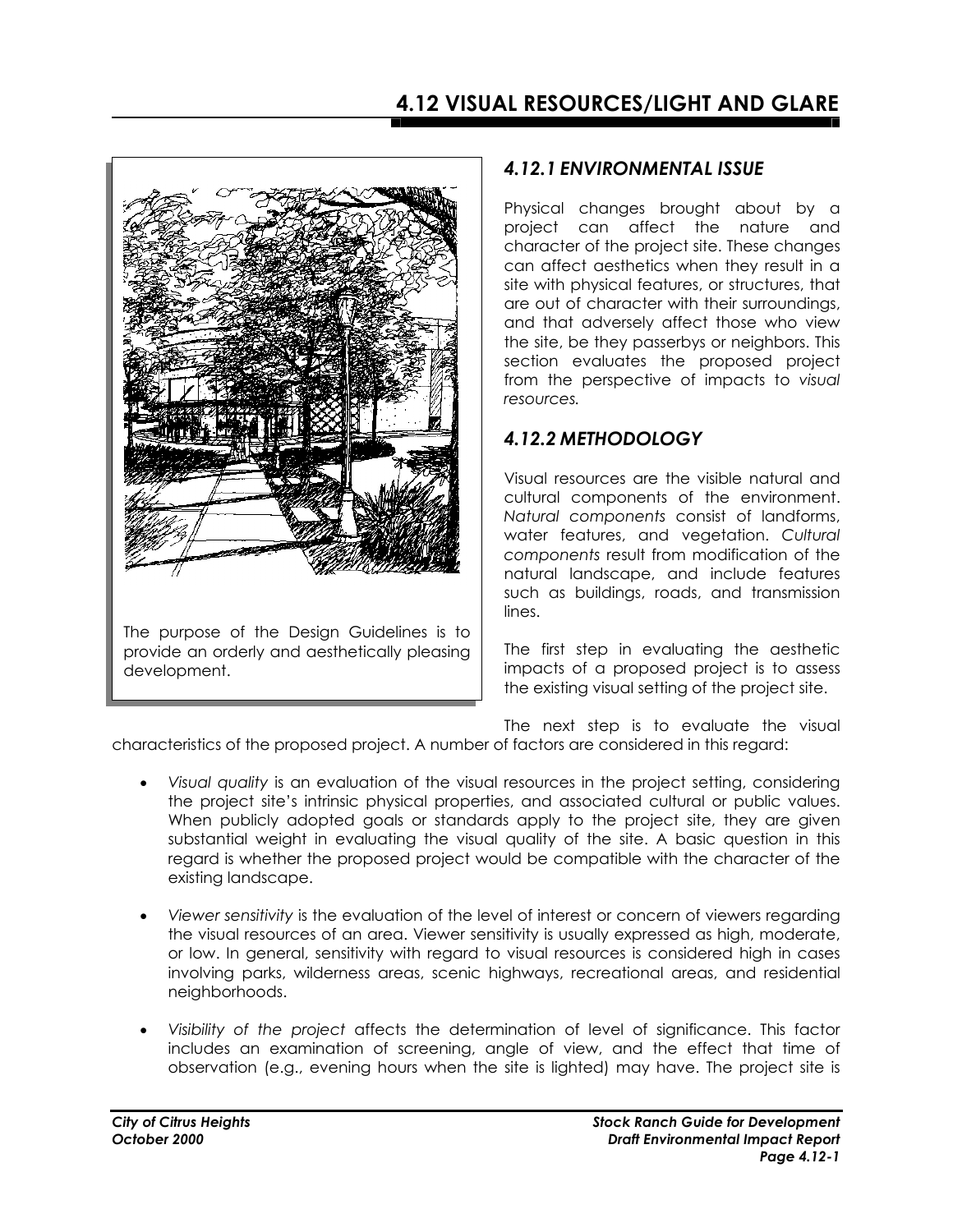considered from the perspective of key observation points that would be occupied by those viewing the project site.

• *Viewer exposure* evaluates the extent to which the site may be visible to persons in various locations, and involved in various types of activities (e.g., driving an automobile, walking, cycling past the site).

The analysis results in a determination of the visual impact of the proposed project, based on the thresholds of significance, set forth below. Mitigation measures may be effective in reducing impacts on visual resources. A conclusion is reached regarding the impact of the project based on the project's impacts, and the effectiveness of mitigation measures, if any, in mitigating the impacts.

### *4.12.3 SIGNIFICANCE CRITERIA*

According to the CEQA Guidelines, significant effects on the environment include substantial or potentially substantial adverse changes in objects having aesthetic significance, and substantial or potentially substantial, demonstrable negative effects (CEQA Guidelines, Section 15382).

A visual impact is considered significant if it would result in one of the following:

- 1) View obstruction: Views from or of a project site may be physically blocked, reduced in area, or reconfigured by elements of a proposed project.
- 2) View Impairment: Impairment of the quality of important public views can result from the introduction into an existing view of a visual feature that is "aesthetically offensive" in itself, or from the degradation of an existing visual feature that has aesthetic significance, or from the introduction into an existing view of objects or patterns that exhibit a high degree of visual contrasts with the existing objects and patterns on the site.
- 3) Degradation of Aesthetically Significant Objects: Degradation of objects having historic or aesthetic significance may result when such an object is removed or physically altered, or when the object's immediate contextual surroundings are changed so as to visibly detract from the aesthetically positive elements that contribute to the object's aesthetic significance.
- 4) Disruption or Division of Established Community: Division or disruption of the physical arrangement of an established community may result from development that is substantially larger in scale than existing uses, or that introduces novel forms, materials, textures or colors into existing areas in which building types, land uses and architectural styles are homogenous, or that interposes barriers between spatially related features.
- 5) Introduction of New Sources of Light and Glare: Intrusive new sources of light and glare may include commercial signs, nighttime security and task lighting, expanses of surface parking, and reflective building materials and finishes.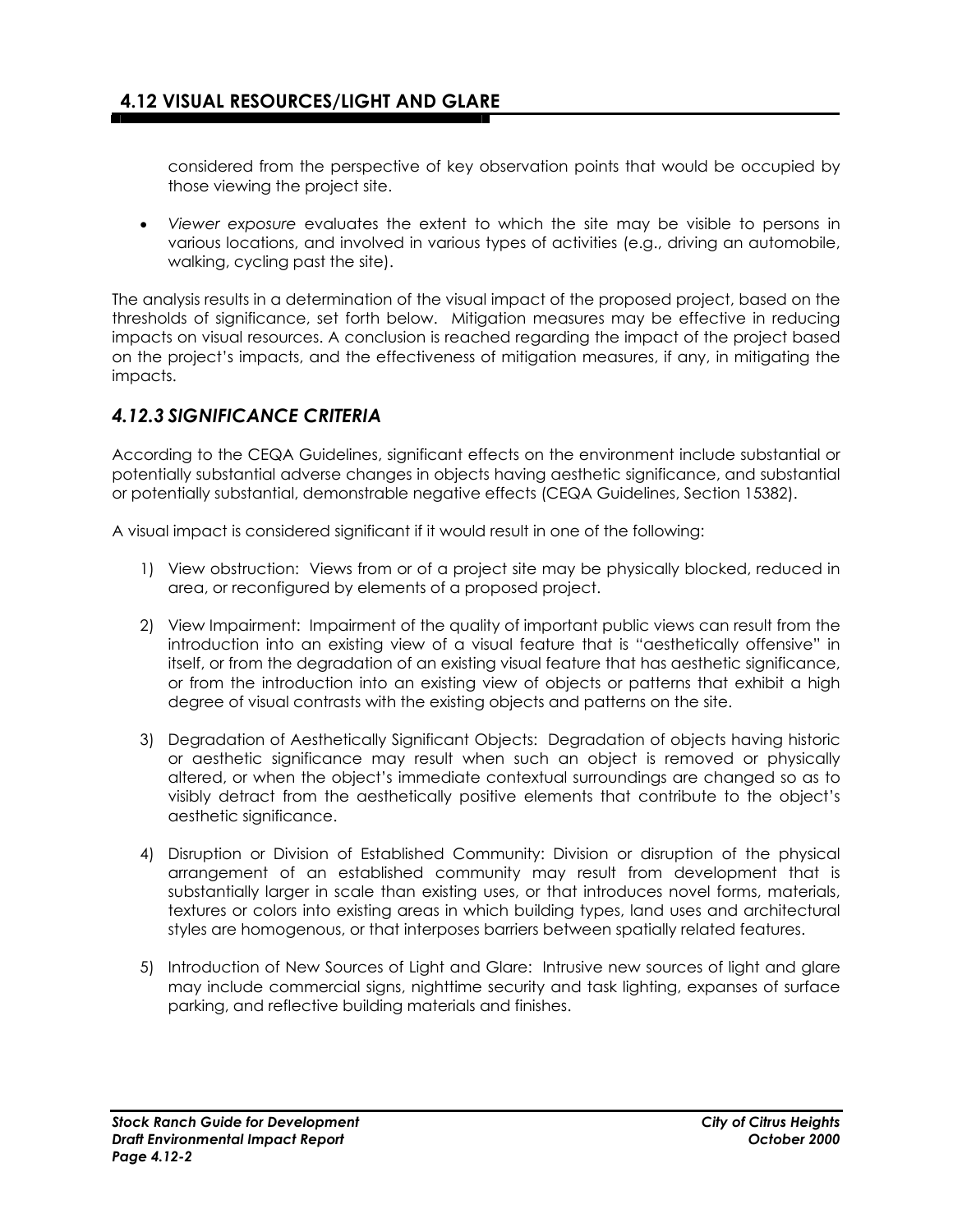6) Conflict with Adopted Environmental Plans or Goals: A project may result in changes in visual character and/or existing views that conflict with the adopted environmental plans or goals of the community in which the project is proposed.

# *4.12.4 EXISTING SETTING*

The Stock Ranch project site is bounded on the north by Auburn Boulevard, on the east by Sylvan Estates, apartments and Sylvan Road, on the south by Stock Ranch Road and on the west by the Crosswoods development.

The project site is currently undeveloped and contains fallow almond orchard, oak woodland, grassland, riparian, and aquatic habitats (portions of San Juan Creek, Arcade Creek and associated tributary drainages run through the site). Grasslands are the predominant habitat type on the project site.



View along Arcade Creek.

Portions of San Juan Creek, Arcade Creek and associated tributary drainages traverse the site. Arcade Creek is the primary east-west waterway that separates land uses in the northern portion of the site from those in the south. The Arcade Creek floodplain varies in width from 120 to 200 feet with fingers of floodplain extending to the north and south.

The riparian habitat of the creek corridor includes Valley oak, willow, walnut and cottonwoods. A concentration of blue elderberry shrubs occurs within the Arcade Creek riparian corridor on the site. Several dirt roads and paths are located throughout the northern half of the property. Some areas on the site have been altered due to past land use activities.

Auburn Boulevard and Sylvan Road are two heavily traveled roadways adjacent to the project site. A brief description of existing views from these roadways is provided below:

**Auburn Boulevard.** The scenery along Auburn Boulevard is

dominated by a mix of urban uses alternating with some open space and sparse to mature landscaping. Beginning at Auburn Boulevard and Greenback Lane, uses along Auburn include a mix of retail and heavy/service commercial to an area near Charwood Lane. Once past Charwood Lane the uses transition into multifamily residential on the south side and single-story office uses on the north side interspersed with undeveloped lots until Van Maren Lane where commercial uses exist. This stretch of Auburn Boulevard contains some multi-canopy landscaping and aboveground utilities. Approaching Linear Parkway, uses transition into single and multifamily residential with frontage roads, and the Sylvan

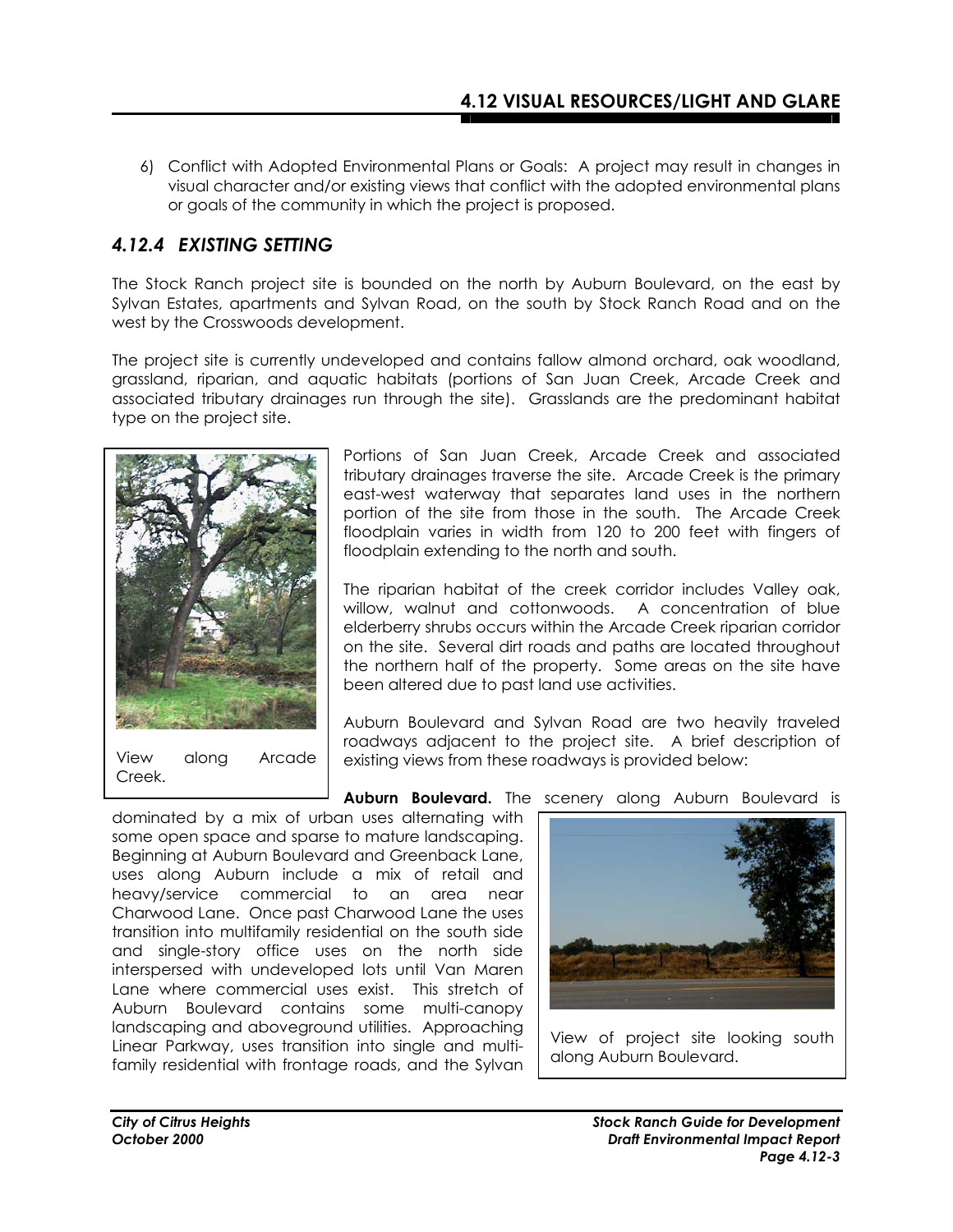# **4.12 VISUAL RESOURCES/LIGHT AND GLARE**

Oaks Library located south east of Van Maren and Auburn Boulevard. Within the area of the single- and multi-family residential, mature landscaping and a linear parkway dominate the scenery. Commercial uses and a school exist at the intersection of Sylvan Road and Auburn Boulevard (City of Citrus Heights, 2000b).

**Sylvan Road.** The view corridor on Sylvan Road south of Auburn Boulevard consists of multi-level canopy landscaping, single-family uses and some multi-family residential uses with landscaped setbacks. A significant open space component contributes to the viewshed at Stock Ranch Road. From Stock Ranch Road to Greenback, the viewshed is almost entirely suburban commercial (City of Citrus Heights, 2000b).

In addition to Auburn Boulevard and Sylvan Road, the project site is surrounded by residential uses on the west, east and south. Views of the site from these areas vary from unobstructed (e.g. from Stock Ranch Road north towards to the site) to partially obstructed (e.g. views from the Crosswoods, Sylvan Estates and apartments to the east of the project site).



View of the site northwest from the intersection of Stock Ranch Road and Sylvan Road.

### *4.12.5 PROJECT IMPACTS AND MITIGATION MEASURES*

#### **Obstruction/Impairment of Views**

**Impact 4.12.1** The proposed project would introduce urban uses to a previously undeveloped piece of property. The placement of such uses could result in the obstruction/impairment of views from surrounding roadways and neighboring uses. This is considered a **potentially significant impact.** *Note: This impact can be mitigated to an acceptable level through the implementation of design standards in the Guide to Development. See discussion below.*

> In assessing the degree of impact of the project on obstructing or impairing views of the project site it is important to assess the existing visual quality of the site. Currently, both Auburn Boulevard and Sylvan Road have limited, but direct views on to the project site. Existing views of the site from Auburn Boulevard are characterized by trees and grasses that cover the property. While the site is undeveloped and primarily undisturbed, its most striking visual features are dense stands of oaks along the northern boundary of the property and Arcade Creek which meanders throughout the site.

> The Auburn Commerce District (i.e. commercial uses proposed on the portion of the project site north of Arcade Creek) would introduce large warehouse-type structures to previously undeveloped land. As a result, views of the project site from Auburn Boulevard would change substantially. However, the Guide acknowledges that this edge will be the most viewed by passersbys and will act as a foreground between development and the street. Views into the site are to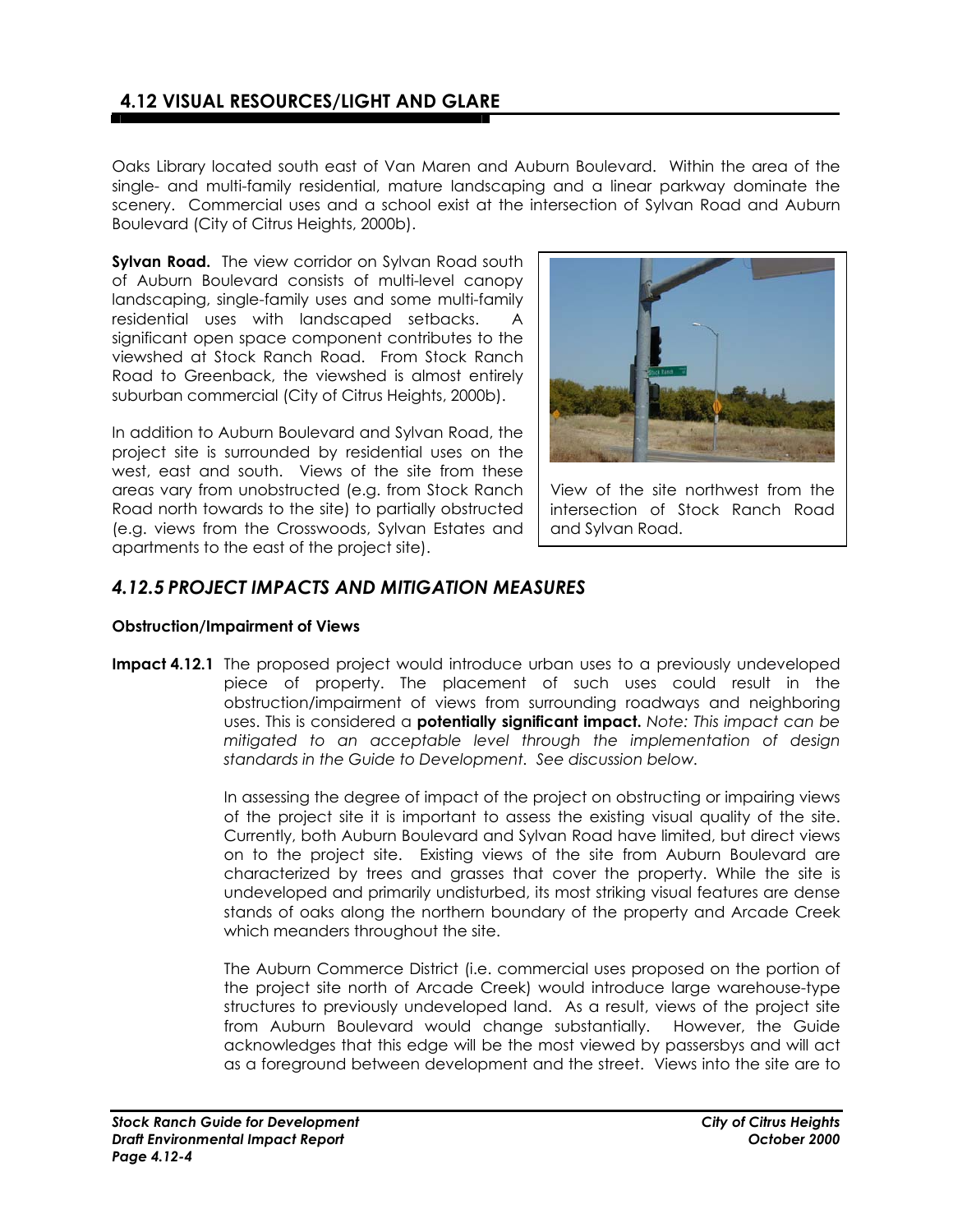be designed to create interest and beauty. To this end, the Guide contains specific directives for development occurring along Auburn Boulevard. The architecture of the Auburn commerce District will be distinctive and reflect the surrounding natural environment. The Guide's Development Standards limit gateway towers for anchor tenants (over 65,000 sq. ft.) to a height of 50 feet and the building height to 35' or less. Existing trees lining the Auburn Road frontage provide a green edge to the street. If these trees cannot be preserved, the Guide directs that they be replaced with new trees, not necessarily of the same type. Removal of oak trees is governed by City ordinance and requires replacement if they cannot be avoided.



Extensive landscaping is planned throughout the project site to enhance and unify the project. "Landscape Zones" have been developed for each specific area of the site. Landscape at the main entrance from Auburn Boulevard is to be dramatic and include symmetrical, boulevard tree plants on both sides of the main entry. The planting along the Auburn Boulevard frontage is to be informal in nature with a "layered" or "tiered" effect. This will provide interest and variety as well as visually connect the streetscape into the local landscape aesthetic. The overall goal is to maximize visual street appeal and interest.

Views of the site from Sylvan are of vacant land and almond orchard. Unobstructed views of Merrill Gardens to the south of the project site are also available from Sylvan Road. Utility lines adjacent to Sylvan Road are the main elevated feature to passersby. This area would be developed with either multi-family, commercial or office uses which must conform to existing City architectural requirements.

The Guide recognizes that the Sylvan Road edge is a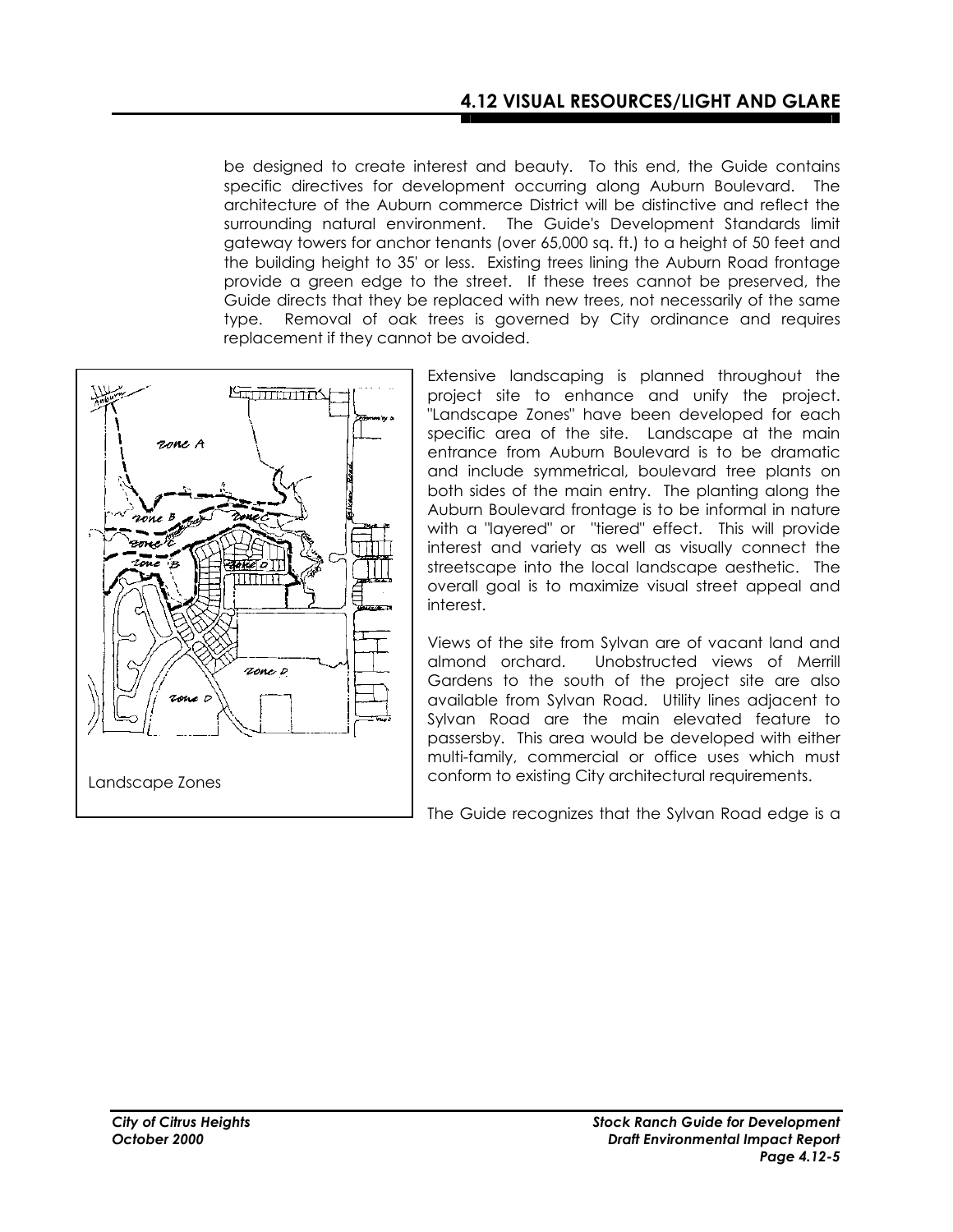highly visible portion of the project. This area will serve as a foreground between development and the street. The Guide specifies that views into the site be maintained from this vantage point. To this end, the Development Standards contained in the Guide prohibit blank walls, require screening of HVAC equipment and other exterior mechanical equipment, and require use of a monochromatic or neutral color palette for the body of buildings. A combination of groundcover, low shrubs, and grass are proposed to landscape this area. In addition, large canopy shade trees and ornamental trees are proposed to maximize visual street appeal and interest. Based on these Standards, the project would present a change in current views of the site, but not necessarily result in an obstruction or impairment of views.

In terms of neighboring uses (i.e. Crosswoods, Sylvan Estates, stock Ranch Village, Merrill Gardens, etc.), views of the site would be altered to the extent that they are visible from adjacent residential areas. As these adjacent uses represent previous development, the proposed project represents a continuation of the pattern of urbanization. While the project is not incompatible with existing uses,



the issue then becomes one of viewer sensitivity. Because the project site is predominantly surrounded by residential uses, viewer sensitivity would be considered high.

To address issues of views from surrounding residential uses, the Guide's Design Guidelines suggest that the landscape areas adjacent to the existing residential areas be designed to provide a buffer from the proposed uses. Planting treatments are specified along all residential edges and would include evergreen trees adjacent to the fence dividing the project from adjacent uses. Lower story plantings are directed in front of the evergreens trees to provide visual interest from the project side. Existing trees and vegetation are to be retained whenever possible.

Architecturally, the Design Guidelines stress that buildings are to be designed to incorporate the concepts of conservation, sensitivity to the environment and regional vernacular through the design of a unique architectural character. The design character envisioned would be primarily

wood and stone reflecting the surrounding environment. Single family-residential design is directed to complement surrounding development without mimicking adjacent residential designs. All commercial, office, or multi-family structures in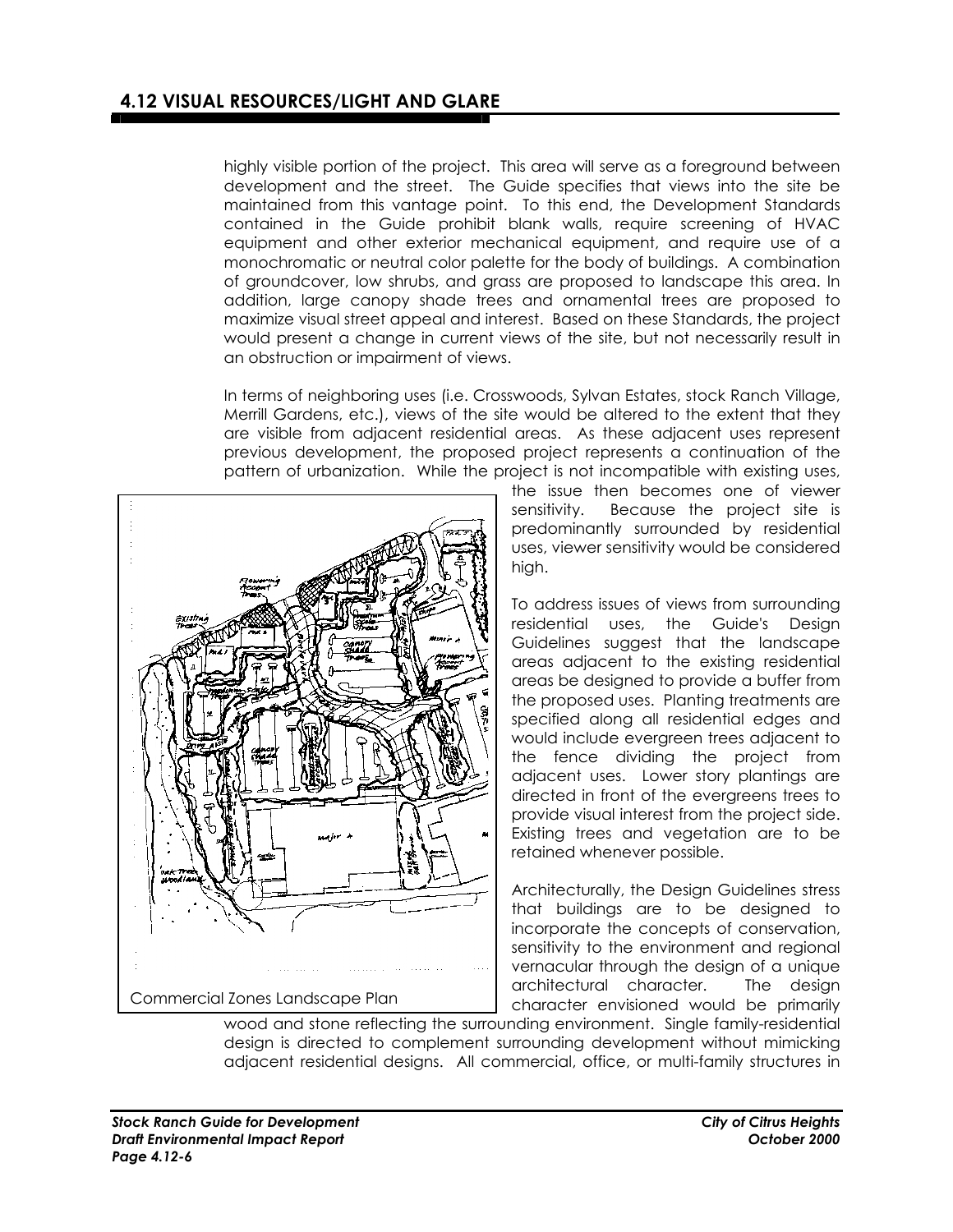the Sylvan Commerce District Zone district are required to conform to the existing City requirements. Further, blank walls are prohibited, roof-mounted HVAC equipment must be screened and the use of recycled building materials is encouraged.

In conclusion, the impacts of the project with regard to visual obstruction or impairment are addressed within the Guide. The project is designed to respect the infill character of the site, surrounding land uses and the site's natural character.

In addition, this document notes that the project site has been considered for development for more than 20 years; the most recent land use approval (discussed in the Project Description section of this document) considered commercial and light industrial development in the northern portion of the project site. The Draft General Plan also considers development of the site with the uses proposed in the Stock Ranch Guide to Development.

Therefore, visual obstruction/impairment impacts are considered **less- thansignificant.** 

#### **Degradation of Aesthetically Significant Areas**

**Impact 4.12.2** The proposed project would surround Arcade Creek with urban uses including commercial uses to the north and residential uses and/or commercial and office to the south. This is considered to be a significant impact. *Note: This impact can be mitigated to an acceptable level through the implementation of design standards contained in the Guide to Development. See discussion below.* 

Arcade Creek is the foremost aesthetic feature on the project site. Its steep, heavily vegetated banks provide dramatic visual diversity to the property. The Creek is an asset not only in terms of its visual offerings, but its recreational potential as well. In recognition of its significance, 27 acres including and surrounding the Arcade and San Juan Creek floodplains have been preserved as open space and will remain forested riparian. Passive recreational uses and detention basins are proposed within this area, however, these uses have been designed to compliment the surrounding natural environment.

A variety of building sizes and retail types are anticipated to the north of Arcade Creek. The prime tenants are expected to be, at maximum two "big box" retailers whose building pads are located at the south end of the commercial area adjacent



The steep, heavily vegetated banks present dramatic views along Arcade Creek.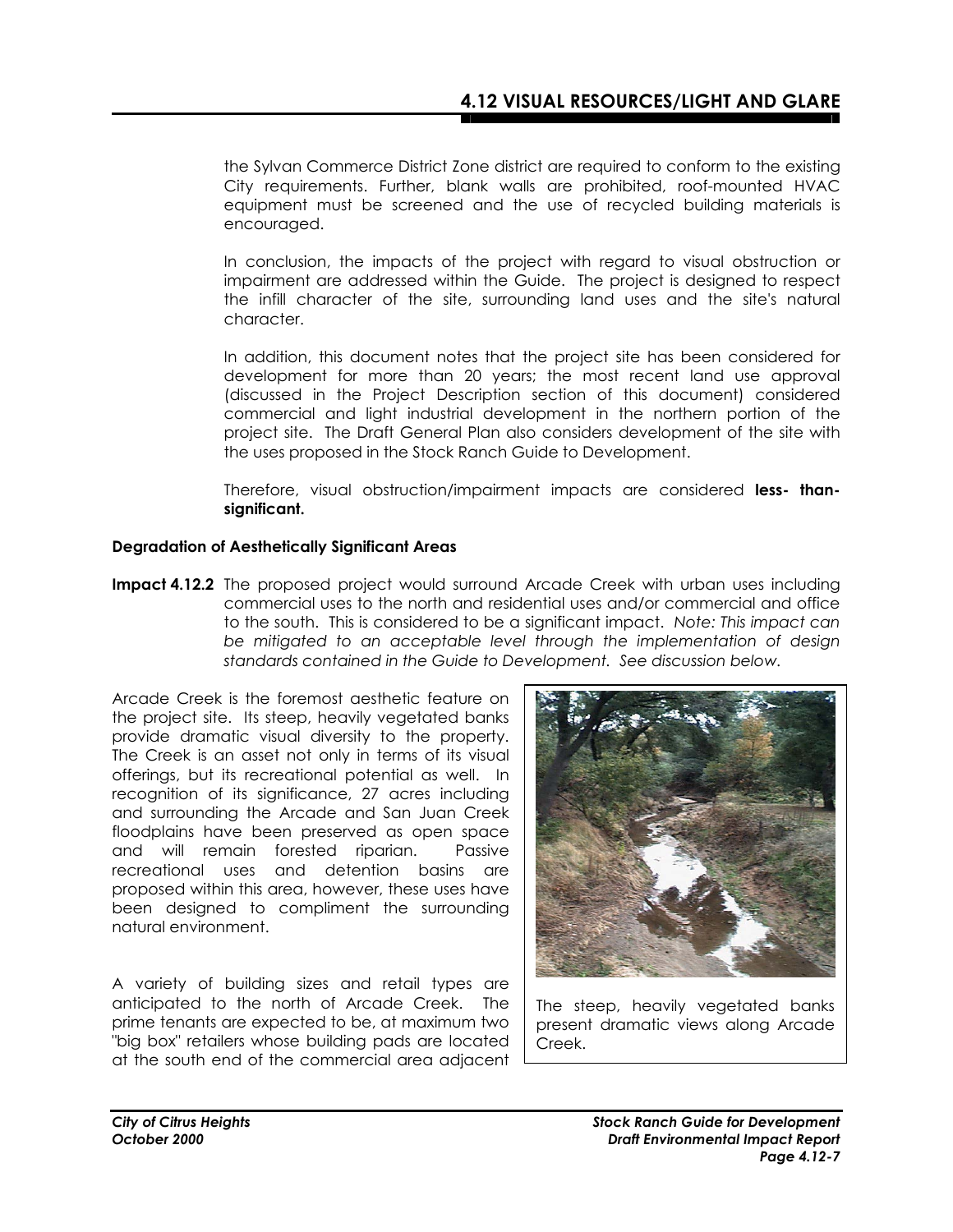### **4.12 VISUAL RESOURCES/LIGHT AND GLARE**

to Arcade Creek. A service drive will be located between the building pads and Arcade Creek. The majority of the site south of Arcade Creek is designated for the development of a variety of housing types and densities. These homes would be oriented towards Arcade Creek, the neighborhood park and resource preserve areas. South of Arcade Creek, a band of houses on relatively large lots would front on the creek. Densities of housing would increase with distance from the Creek.

Viewer sensitivity would be considered high for pedestrians hiking the proposed trails along the Creek corridor as well as proposed residences oriented toward the Creek. Moreover, viewer exposure would be greatest for those using the trails, as they would have views of rear/backyards of residences south of the Creek.

The Guide recognizes the value of Arcade and San Juan Creek and includes specific Development Standards relative to preserving its aesthetic qualities while at the same time taking advantage of the Creek as a visual amenity. Development Standards for uses adjacent to the creek require building walls facing Arcade Creek to be visually buffered by planting native and riparian-type plantings to blend with the native landscape of the creek and soften the building elevations. Shrub and vine plantings on the creek side shall be used to screen any walls adjacent to the service drive.

The Guide's Development Standards and Design Guidelines address the protection of Arcade Creek as a visual and recreational amenity. The requirements included in the Guide relative to protection and enhancement of the Creek corridor would mitigate impacts associated with degrading Arcade and San Juan Creeks. Therefore, this impact is considered **less-thansignificant.**

#### **Disruption or Division of Surrounding Community**

**Impact 4.12.3** Development of the Stock Ranch property would provide infill on the largest remaining parcel in the City of Citrus Heights. This project is consistent with and planned for in the General Plan. Therefore, no impact would occur in association with disrupting the surrounding community**.** 

The Guide identifies blending aesthetics of the past and present as a specific architectural principle to be employed as part of the project design. In addition, buildings are to be designed to be sensitive to and consider opportunities for connections with surrounding land uses. As the last large infill project in the City, Stock Ranch is extremely important in terms of providing a cohesive fit with neighboring properties. While the project is consistent on a land use level as anticipated in the Draft General Plan, it nevertheless must also demonstrate visual compatibility in the existing context of the surrounding area. To this end, the Guide has included a variety of Development

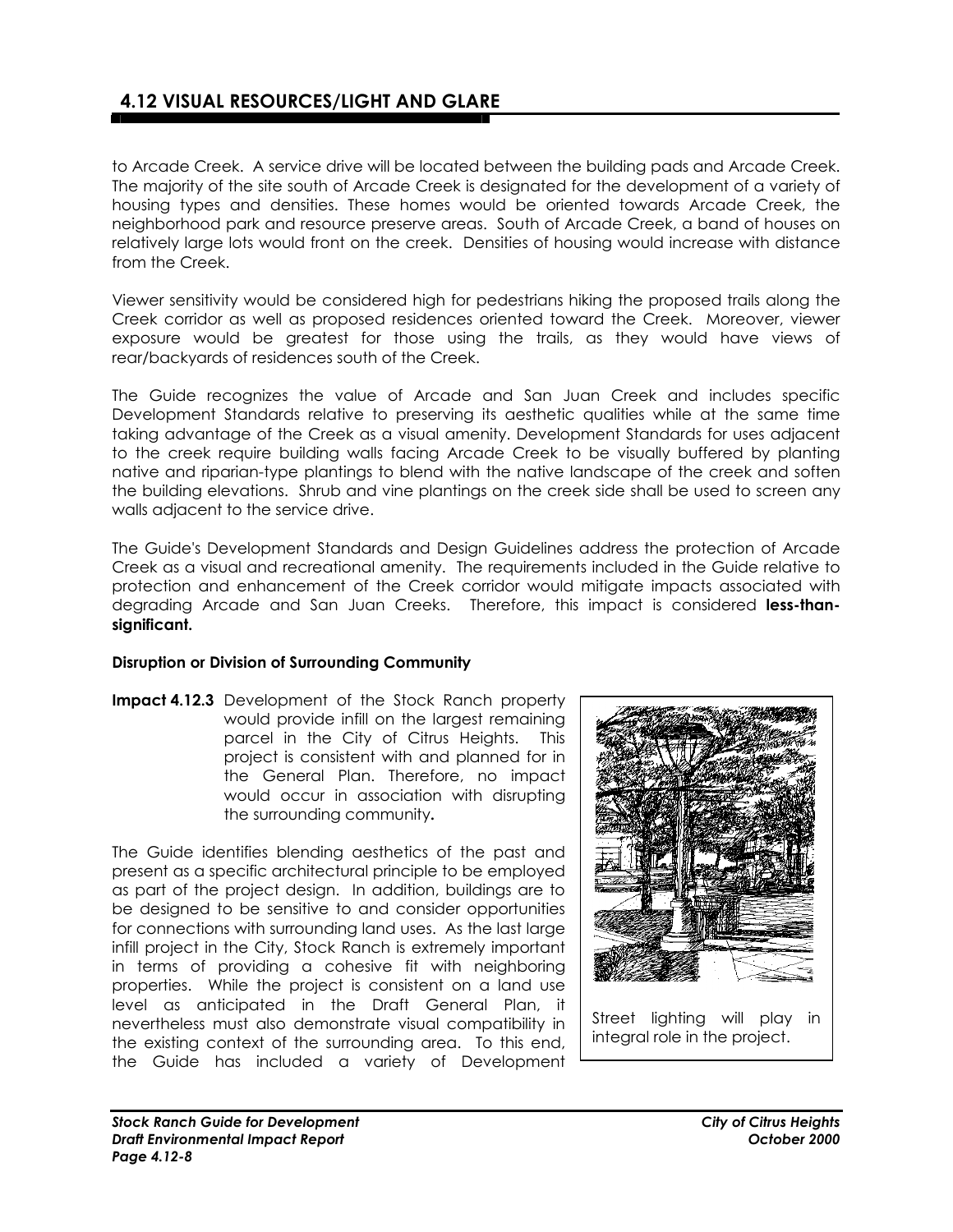Standards and Guidelines directing the architecture, landscape, hardscape, setback and signage requirements of Stock Ranch. Taken together, the provisions of the Guide mitigate any impacts associated with disrupting or dividing the surrounding community. Therefore, this impact is considered **less-than-significant.** 

#### **Introduction of New Sources of Light and Glare**

**Impact 4.12.4** The proposed project would introduce new light sources to the project site in association with commercial and residential development. This is considered a **significant impact.** *Note: This impact can be mitigated to an acceptable level through the implementation of design standards contained in the Guide to Development. See discussion below.*

Development of the proposed project would introduce commercial, residential and potentially office uses to the Stock Ranch property. These uses would create new sources of light and glare because each of these uses is typically lit or partially lit at night. These sources of light could be noticeable from surrounding uses, especially those that are at a higher elevation than the project site. In particular, commercial uses proposed north of Arcade Creek could create some lighting disturbance for residences in the Crosswoods to the west, and Sylvan Estates and the apartment complex to the east.

Daytime glare would also increase in association with the introduction of new buildings, signage, automobiles and other vehicles. The increase in glare from reflective automobile surfaces (e.g. windshields) would increase, since there are currently no sources of glare on the site.

The Guide acknowledges that lighting will be used throughout the project site and is specific as the requirements of the types and intensities allowed. Development Standards specific to lighting are as follows:

- Lights shall not be placed to cause glare or excessive light spillage on neighborhood sites.
- Lighting adjacent to residential areas shall be shielded with cut-off luminaries.
- All light fixtures are to concealed source fixtures except for pedestrian oriented lights.
- Light standards for parking areas shall not exceed 25 feet in height.
- Lighting shall provide a minimum average of one-foot candle parking lots and .25 footcandles in pedestrian areas. Maximum illumination levels shall not exceed twenty-foot candles (20 FC) at any point.
- Lighting shall provide a minimum of 0.25-foot candles in pedestrian areas.
- Parking lot lights may be high-pressure sodium or metal halide and shall be consistent throughout the Stock Ranch Development.
- Lights in parking lot areas shall be on three-foot (3') high concrete bases.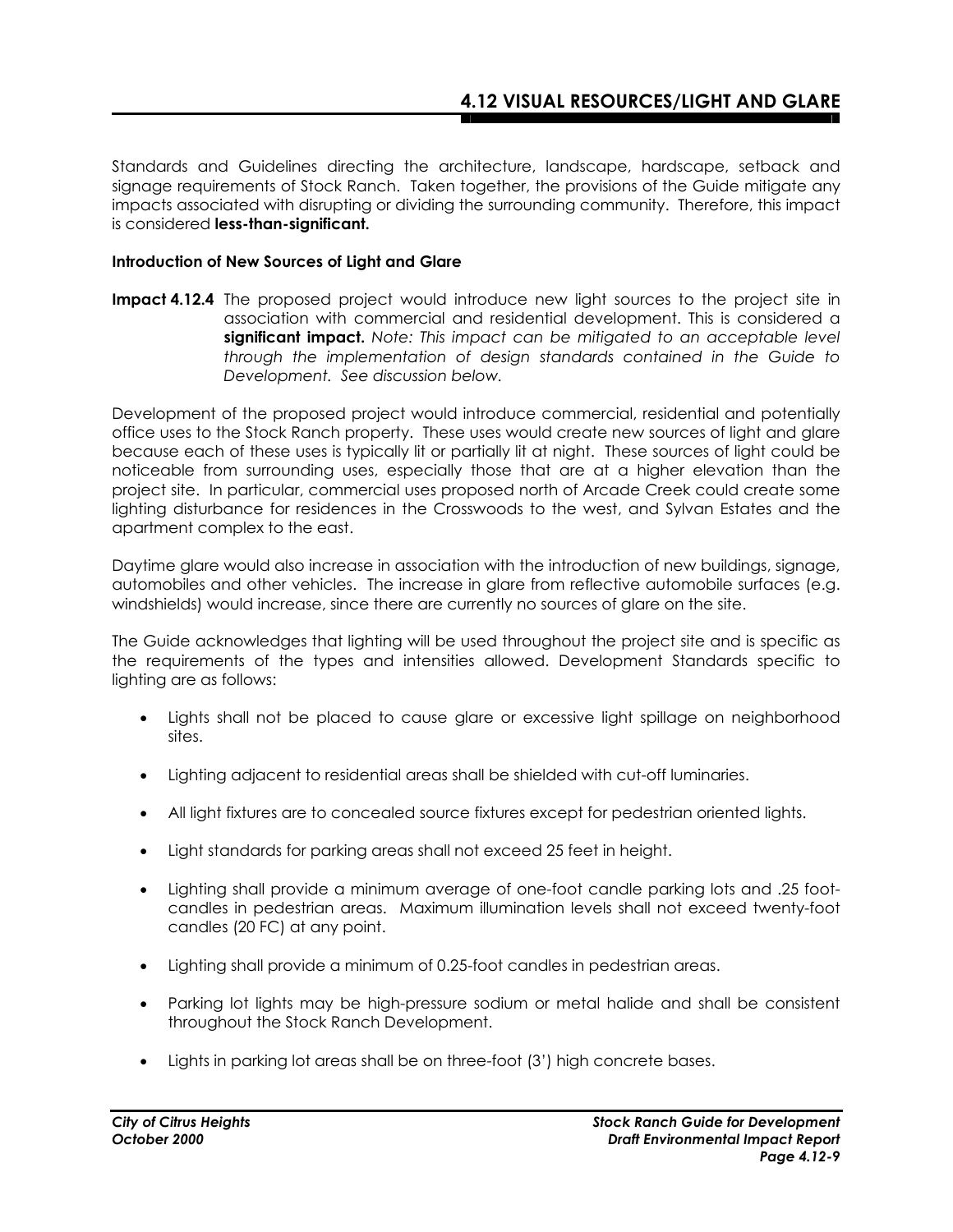- Fifteen foot (15') maximum height pedestrian lights shall be provided along pedestrian ways
- Service area lighting shall be contained within the service yard boundaries and enclosure walls. No light spillover shall occur outside the service area. The light source shall not be visible from the street and residences.
- Building illumination and architectural lighting shall be indirect.

These standards would mitigate lighting impacts to **less than significant** levels**.**

Glare impacts would be addressed through the use of landscape. In this regard, the Development Standards require a single species of tree to be used for each discreet parking area. Evergreen trees (minimum 25 percent 24" box and 75 percent 15-gallon size) planted in a formal row specified along the project side of the fence at residential edges. One tree planting is required for every 20 linear feet of property line adjacent to residential uses. Further, existing trees and vegetation shall be retained whenever possible (EIP, 2000). Based on the extensive use of landscape throughout the project (i.e. in parking lots, along residential edges) as directed by the Guide for Development, glare impacts would be reduced to **less-than-significant** levels.

#### **Conflict with Draft General Plan**

**Impact 4.12.5** The proposed project conforms to the City of Citrus Heights Draft General Plan Goals and Policies relative to corridors and streetscapes and gateways. The Development Guide supports and serves to implement these goals and policies. Therefore, **no impact would occur.** 

The Guide identifies goals and policies of the Draft General plan relevant to the Stock Ranch. Relative to the issue of aesthetics, the most pertinent goals and policies relate to Corridors and Streetscapes and Gateways. The applicable goals and policies are listed below followed by a discussion of consistency.

- **Goal 10:** Achieve attractive, inviting and functional corridors. **Discussion:** The project will support this goal through the development of the Auburn Commerce District along Auburn Boulevard.
- **Policy 10.1** Require superior architectural and functional site design features for new development projects along major corridors. **Discussion:** The Guide includes specific Development Standards for Auburn Boulevard and Sylvan Road that support the intent and directive of this policy.
- **Policy 10.4** Encourage high quality signage that is attractive, appropriate to the location and balances visibility needs with aesthetic needs.  **Discussion:** Signage will be used throughout the commercial portions of the project. The Guide identifies Development Standards and Design Guidelines that directly address types, sizes and styles of signage that may be used. Final signage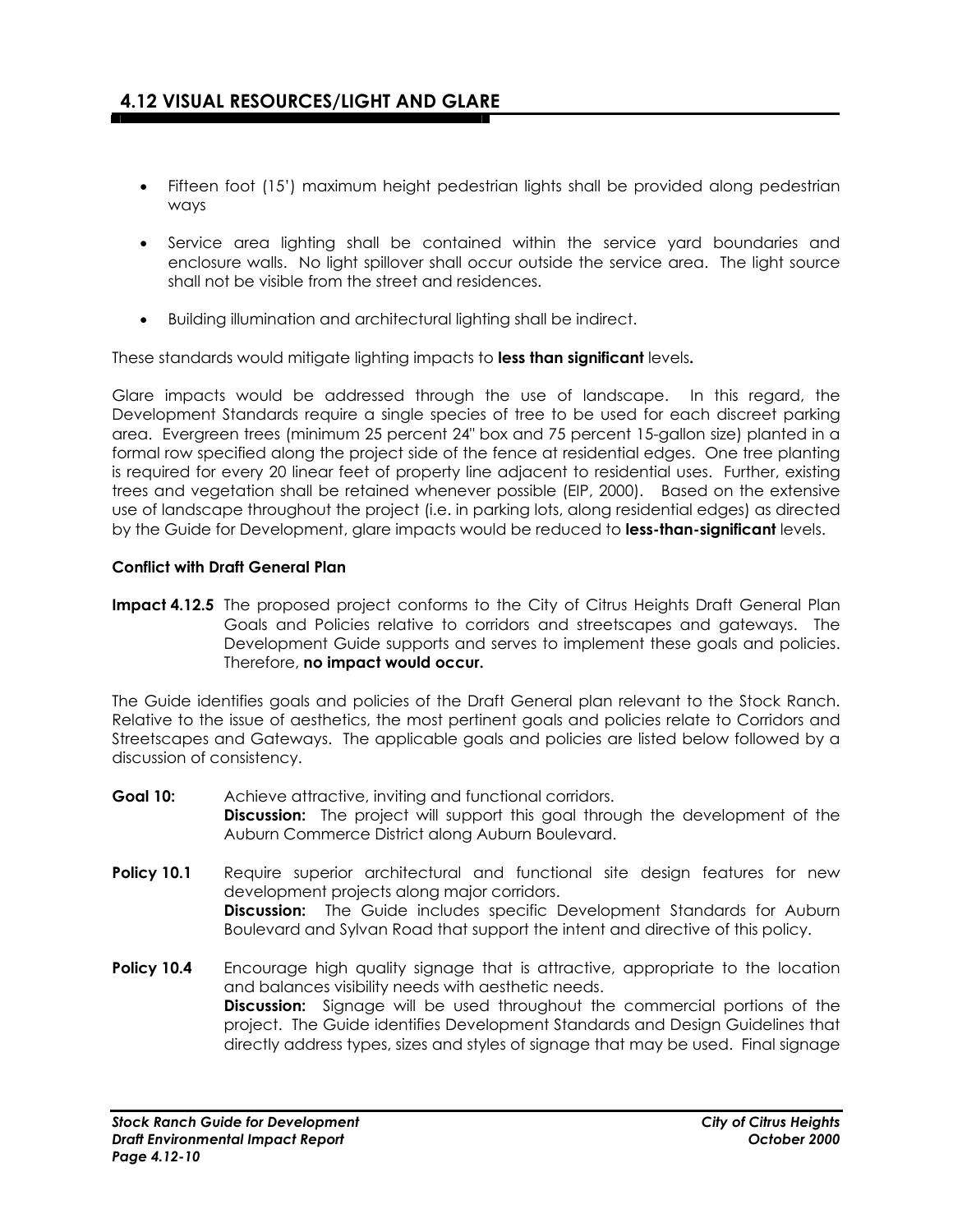plans must be submitted to the City for design review and approval prior to construction.

- **Goal 19** Establish attractive streetscapes along the City's major roadways.  **Discussion:** Landscaping and Streetscape Design Guidelines are included in the Guide for Auburn Boulevard and Sylvan Road. Therefore the Guide supports this goal.
- **Policy 19.3** Require landscaping on commercial, residential, and institutional uses adjacent to all public street frontages.
- **Discussion:** The Guide includes specific landscaping requirements for all areas of the project site including residential edges, Auburn Boulevard and Sylvan Road.

Based on the above discussion, it is apparent that the project will support and implement the goals and policies relevant to corridors, streetscapes and gateways. As a result, no conflict would occur between the proposed project and the Draft General Plan relative to aesthetics.

### *4.12.6 CUMULATIVE IMPACTS*

Visual impacts resulting from the proposed project would cumulatively add to the urbanized character of the City. As the City is planned for infill in on the project site, this would not be a significant cumulative impact.

Increases in light and glare on the project site would add to the overall increase in light and glare created onsite. However, because the sources of light and glare (the project's commercial areas) are separated from other commercial areas in Citrus Heights, and because the project incorporates measures to reduce overspill of light and glare (such as directing light sources downward and into the project site, this increase would not be cumulative with other sources of nighttime light in Citrus Heights. Therefore, cumulative impacts **are less than significant**.

#### **Visual Resources/Light and Glare**

Visual impacts resulting from the proposed project would cumulatively add to the urbanized character of the City. As the City is planned for infill in on the project site, this would not be a significant cumulative impact.

Increases in light and glare on the project site would add to the overall increase in light and glare created onsite. However, because the sources of light and glare (the project's commercial areas) are separated from other commercial areas in Citrus Heights, and because the project incorporates measures to reduce overspill of light and glare (such as directing light sources downward and into the project site, this increase would not be cumulative with other sources of nighttime light in Citrus Heights. Therefore, cumulative impacts **are less than significant**.